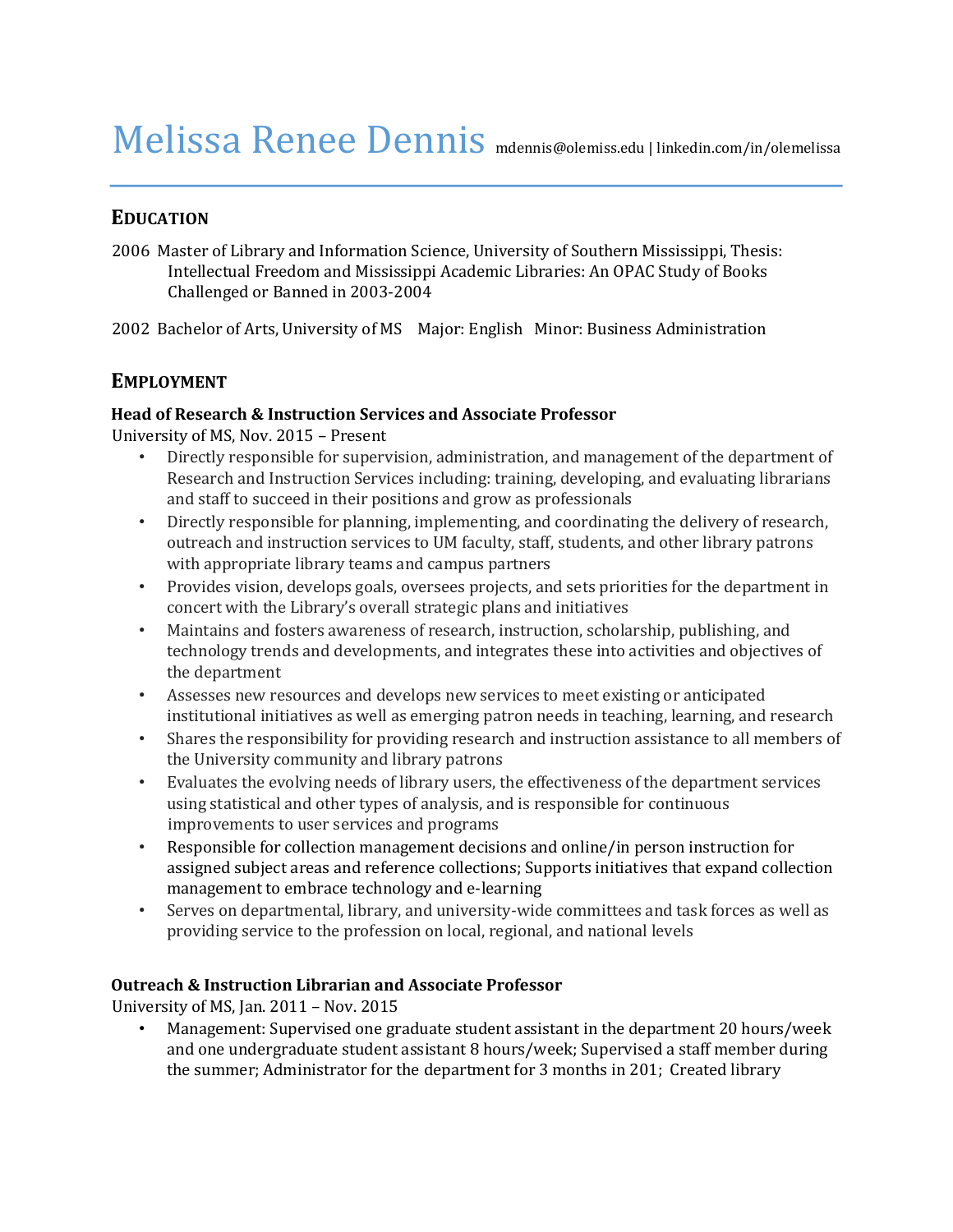internship policies for library science graduate students and supervised program for one student.

- Outreach: Chaired the library outreach committee and served on various committees for the library, campus, and profession; Designed print and digital marketing materials to promote the library brand and image on and off campus including social networking activities, publicity, and events for students; Faculty advisor for Library Ambassador student group; Organized library orientation events at all UM campuses for students, parents, and faculty; Worked with public services to support distance services; Supervised library tours; Received \$22,739 in grants to support library initiatives
- Instruction & Reference: Held a leadership role in library instruction initiatives including supervision of instruction classrooms; team leader for hundreds of first year experience courses for a team of 7 librarians, 2 staff members, and 1 graduate student; Developed, taught, and assessed course instruction; Developed instructional materials in various formats (print, web, multimedia & social media); Created instruction opportunities for assigned subject areas; Worked with reference librarians to schedule and promote workshops; Provided research assistance in person, chat, email, phone, and at a reference desk. Taught 2 sections of EDHE105 First Year Experience.
- Collection Development: Responsible for collection management decisions and online/in person instruction for assigned subject areas; Supported initiatives that expand collection management to embrace technology and e-learning
- Professional Development: Remained current on relevant trends in library outreach, marketing, instruction and reference, including serving distance education students; Active in professional committees; Attended conferences and workshops online and in person; Mentored peers through MLA, SELA, and ALA; Collaborated with outreach coordinators in the region; Published in peer reviewed publications

## **Outreach/Reference Librarian and Assistant Professor**

University of MS, Jan. 2008 – Jan. 2011

- Supervised a graduate student assistant 20 hours/week
- Developed, promoted, and provided creative programs and activities to market the collections and services to our students and faculty/staff
- Created and managed online activities that promote the library, including web pages, podcasts, tutorials, and promotion sites
- Created and maintained the library's social media presence
- Led outreach and instruction presentations to diverse groups on and off campus
- Created ads, brochures, and other promotional materials
- Provided reference services at a general reference desk including evenings, and virtual reference services with a team of 6 librarians and 1 staff member
- Managed collection development in assigned areas of responsibility: Family & Consumer Science; Library Science; Health, Exercise Science, & Recreation Management; and Communication Sciences & Disorders.
- Spearheaded campus-wide common reading program

## **Reference/Instruction Librarian and Assistant Professor of Library Services**

Delta State University, June 2006 – Dec. 2007

• Library liaison for the Accountancy & Business Administration departments, responsible for teaching and collection development in these areas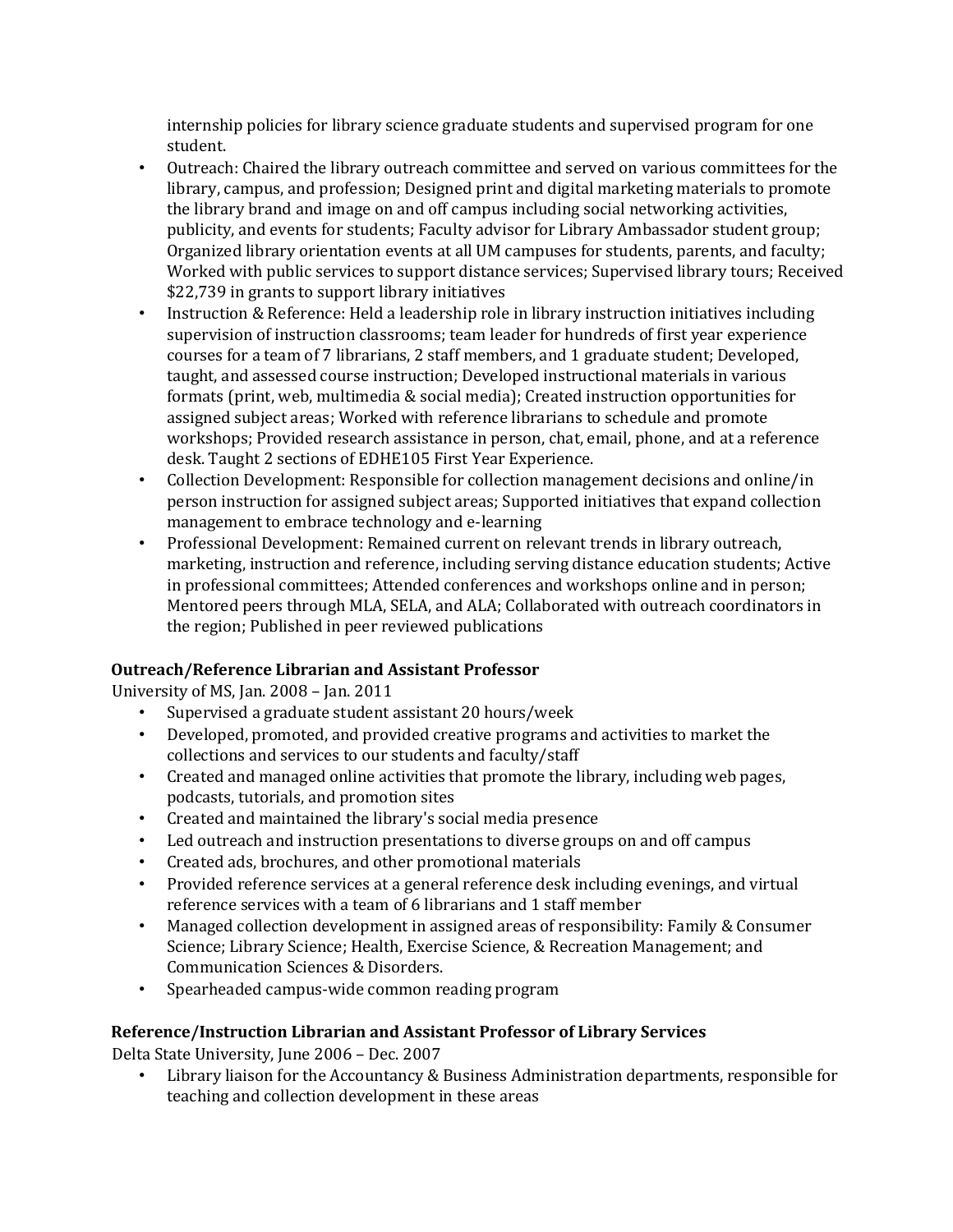- Created print subject guides on various topics and database tutorials
- Supervisor for 3 student assistants in the Reference Department
- Created and submitted all Reference Department reports
- First and only librarian to teach LIB 101 as a one credit online summer course
- Led instruction sessions for a wide variety of grad/undergrad classes, including Business, Biology, Education, and Literature
- Organized library tours and workshops with a team of 3 librarians

## **Circulation Manager**

Belhaven University, June 2003 – June 2006

- Supervisor for 13 undergraduate student assistants
- Served as public services team member with 2 librarians
- Manager of maintenance and circulation of 100,000 item library collection
- Assisted patrons with research help

# **RESEARCH**

- Dennis, M. & Dees, A. S. (2015). It's SO Boring: Improving library orientation sessions for first-year students. *The Southeastern Librarian, 63*(2): 2-10.
- Dennis, M. R., Greenwood, J. K., & Watson, A. P. (2013). LibQUAL revisited: Further analysis of qualitative and quantitative survey results at the University of Mississippi. *Journal of Academic Librarianship, 39*(6): 512-516.
- Dennis, M. (2012). Library outreach through one book one community. Conference proceedings for the *12th Annual Brick and Click Libraries: An Academic Library Symposium*, Maryville, MO.
- Dennis, M. (2012). Outreach initiatives in academic libraries, 2009 2011. *Reference Services Review, 40*(3): 368-383.
- Cantagallo, C., Dennis, M., & Reeg-Steidinger, J. (2011). Examining virtual reference assistance in support of distributed learning. In S. Almquist (Ed.), *Distributed Learning and Virtual Librarianship.* Santa Barbara, CA: Libraries Unlimited.
- Dennis, M., Murphey, R., & Rogers, K. (2011). Assessing information literacy comprehension in firstyear students. Practical Academic Librarianship: The International *Journal of the SLA Academic Division, 1*(1).
- Greenwood, J., Watson, A., & Dennis, M. (2011). Ten years of LibQual: A qualitative study of comments at the University of Mississippi 2001-2010. *Journal of Academic Librarianship, 37*(4).

# **CONFERENCE PRESENTATIONS**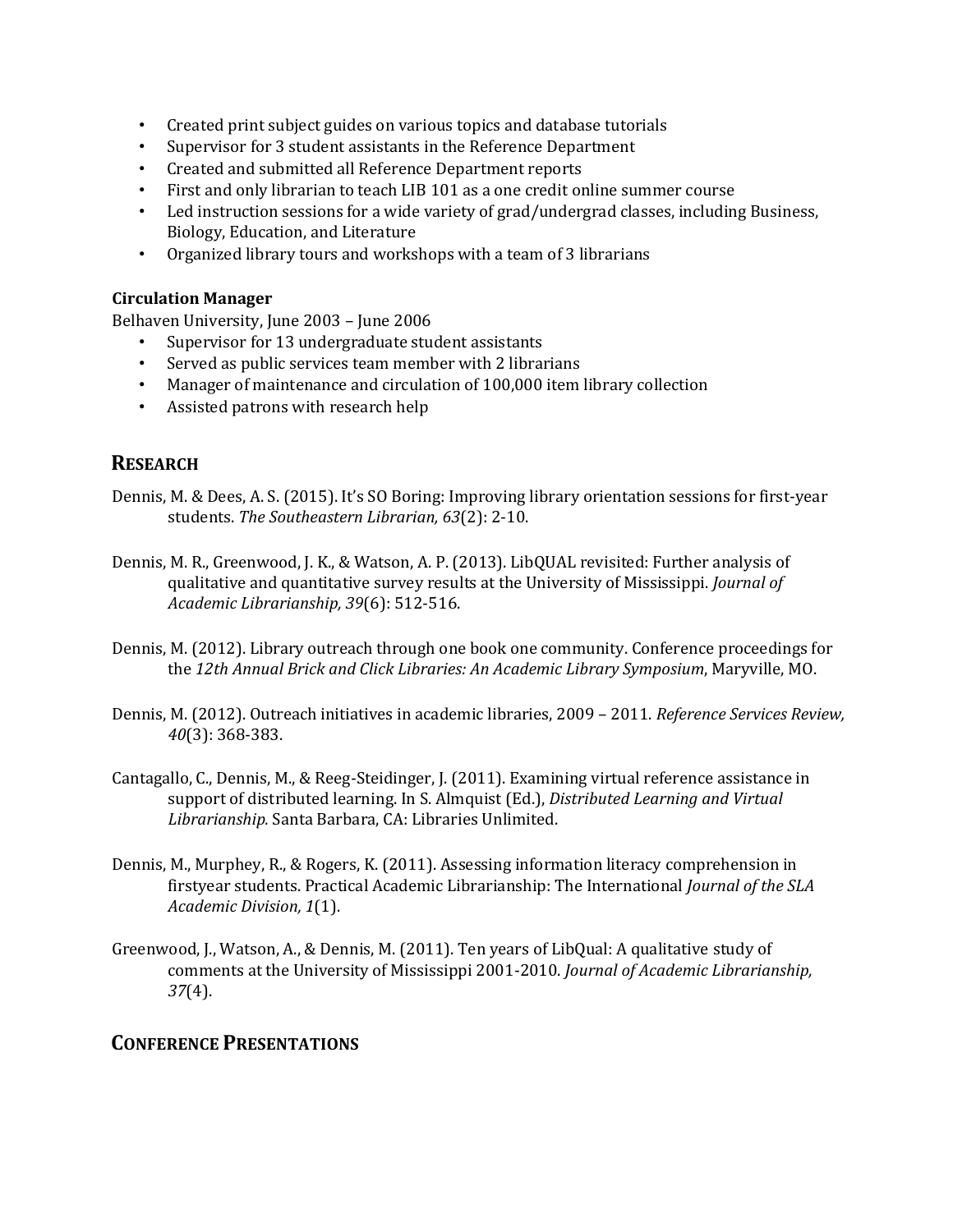- Dennis, M. (2015). The fault in our fifty shades of ew: Using pop culture in library instruction. SELA/Alabama Library Association Conference, Point Clear, AL.
- Dennis, M., Kathuria, S., Richardson, H., & Williams, S. (2014). Created equal: Civil rights outreach @ Mississippi academic libraries. MS Library Association Conference, Vicksburg, MS.
- Dennis, M. (2013). Library surveys: Hits and misses. MS Library Association Conference, Biloxi, MS.
- Dennis, M., Powell, R., and Pittman, G. (2012). Outreach initiatives in Mississippi libraries. Poster presentation for the MS Library Association Conference, Natchez, MS.
- Dennis, M. (2012). Library outreach through one book one community. Paper presented at the 12th Annual Brick and Click Libraries: An Academic Library Symposium, Maryville, MO.
- Dennis, M. (2009). The clicker project: Pros and cons of active learning techniques in the library classroom. The 6th Annual Georgia Conference on Information Literacy, Savannah, GA.
- Dennis, M. (2007). Finding fun in orientations through the multi-faceted scavenger hunt. Poster session presented at the MS Library Association Conference, Vicksburg, MS.

# **SERVICE**

#### **American Library Association**

- LLAMA Mentorship Program, 2015
- Library Leadership and Management Association, 2010 present
- Public Relations and Marketing Section, 2010 present
- New Members Round Table, 2007 2012
- PRXchange Committee Member Public Relations and Marketing Section, 2010 2012
- New Member's Round Table Student Reception Committee Member, 2010 2012

#### **Association of College and Research Libraries**

- Distance Learning, 2010 present
- Instruction, 2008 present

#### **Southeastern Library Association**

- Mississippi chapter representative, 2013 present
- Membership and Mentoring Committee, 2013 2014

#### **Mississippi Library Association**

- MLA Executive Board Member, 2012 present
- Long Range Planning Committee Co-Chair, 2014 2015
- Publicity Committee Member, 2014 present
- SELA Representative, 2013 present
- Membership Committee, 2013 2014
- Information Literacy Committee Member, 2010 2012